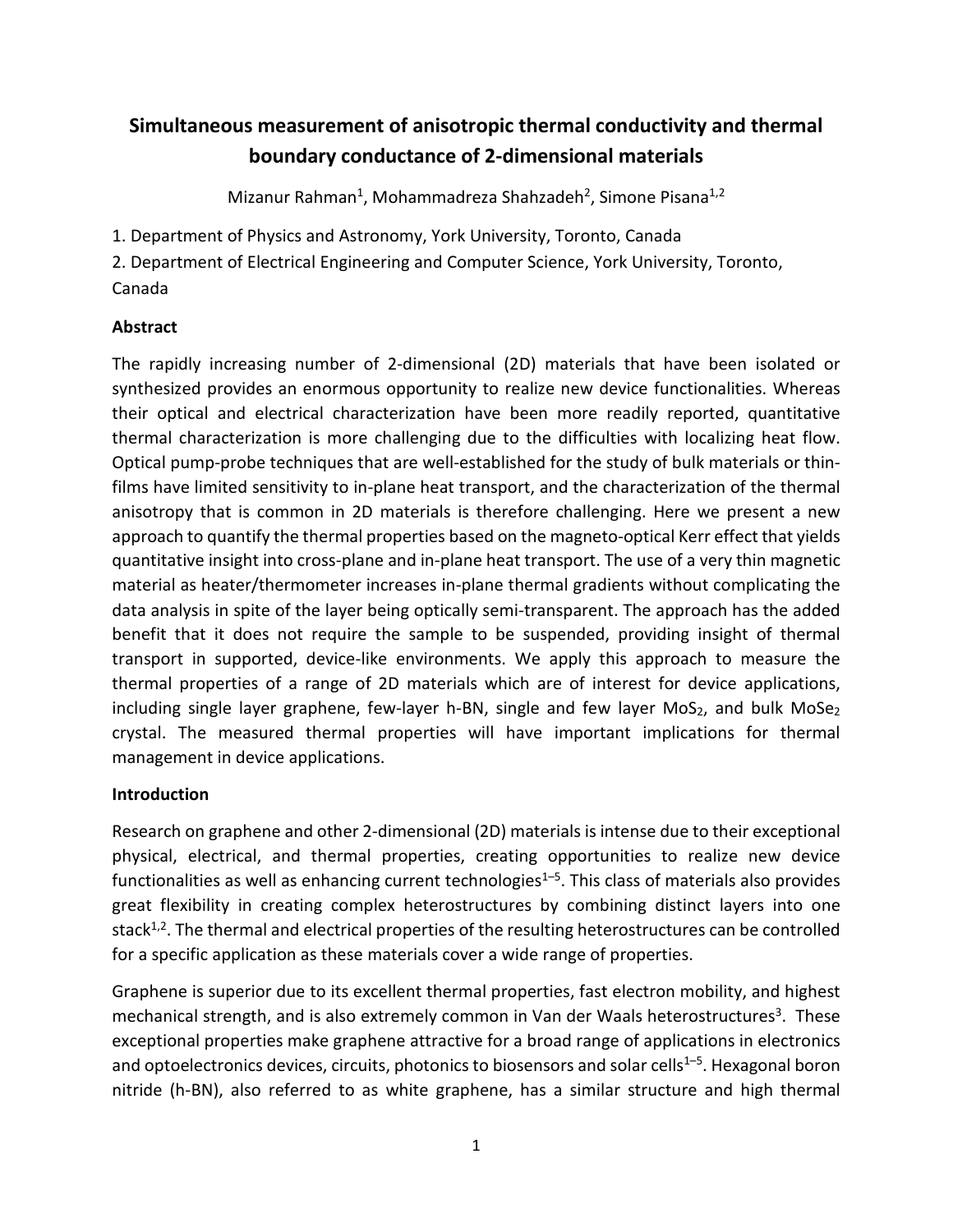conductivity but it is an electrical insulator. h-BN is very convenient as a dielectric and tunnel barrier, as it can be readily integrated with other 2D materials to create heterostructures<sup>1</sup>. As a substrate for graphene devices, h-BN significantly enhances the charge carrier mobility and thermal conductivity of graphene which are desirable for high-performance graphene devices<sup>1,6,7</sup>. At room temperature, the thermal conductivity of h-BN supported graphene is calculated to be 1,347 W/mK, about twice that of measured  $SiO<sub>2</sub>$ -supported single layer graphene7.

Semiconducting layered materials based on transitional metal dichalcogenides (TMDs) such as MoS<sub>2</sub>, WS<sub>2</sub>, and MoSe<sub>2</sub> have also shown attractive qualities for applications in electronic, optoelectronic, and spintronic devices $8-13$ . MoS<sub>2</sub> is particularly attractive in photonics and optoelectronics given the large on-off current ratios in devices and layer-dependent bandgap, which is direct for single-layer MoS<sub>2</sub>, indirect otherwise<sup>8–10</sup>. Monolayer MoS<sub>2</sub> exhibits a stronger photoluminescence compared to other TMDs. However, MoSe<sub>2</sub> has a higher electrical conductivity as well as a direct bandgap, which is beneficial to applications such as transistors and photodetectors<sup>11-13</sup>.

In spite of the numerous studies that focus on the optical and electrical properties of these 2D materials, the thermal characterization has lagged behind, due to the difficulties with localizing heat flow within the material of interest and obtaining quantitative results. The thermal conductivity of these materials is highly anisotropic because of the strong atomic interactions along the basal plane compared to weak bonding present cross-plane (typically the crystal's *c*axis). Raman thermometry has been used to measure in-plane heat transport of 2D materials $^{14,15}$ , but the technique is prone to inaccuracies due to errors in accurately determining the optical absorption of the sample and heat transfer at the sample boundaries, the latter being more challenging to quantitatively assess and taken into account<sup>15</sup>. Additionally, Raman thermometry requires that the sample is suspended, providing limited insight of substrate-induced or interfacial effects on the thermal transport. As a result, despite the relative simplicity of the Raman technique, a more accurate approach is required, ideally capable of also measuring interfacial heat transport or transport along different directions. The optical pump-probe techniques known as time domain thermoreflectance $16-18$  and frequency domain thermoreflectance<sup>19–25</sup> are well established to directly measure the thermal conductivity and thermal boundary conductance (TBC) of bulk materials and thin films<sup>26,27</sup>. These detect changes in the surface temperature of a sample subject to an optically generated heat flux, and the results are used to extract the thermophysical properties of interest. However, these techniques are not normally sensitive to lateral heat transport, and hence the characterization of anisotropic 2D materials is very challenging. The in-plane thermal conductivity of some anisotropic materials has been measured through thermoreflectance techniques by beam offsetting<sup>17,19,22</sup> and varying spot sizes<sup>18</sup>. The experimental sensitivity needs to be further increased to measure the anisotropic thermal conductivity as well as TBC of 2D materials, especially for the case of single and few-layer structures. Liu et al. recently demonstrated how using a thin transducer enhances the sensitivity to lateral heat transport in time domain thermoreflectance (TDTR)<sup>28</sup>. However, in TDTR the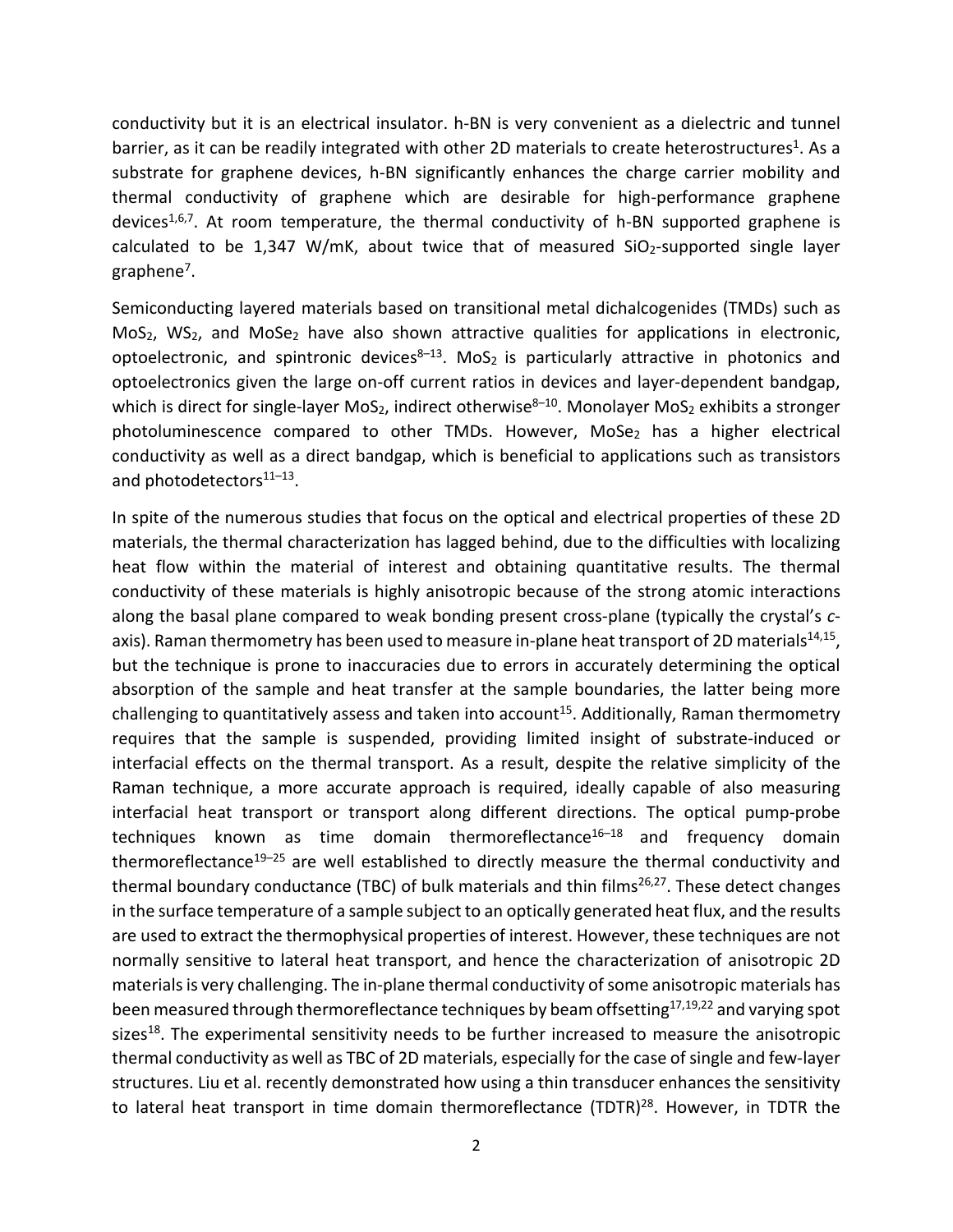instrumentation is comparatively expensive, and the measurements are typically modulated at frequencies below 20 MHz, setting a lower limit to the thermal penetration depth and in turn limiting the ability to measure thin samples. Frequency domain thermoreflectance (FDTR) is cost effective as it does not require an ultrafast laser or electro-optic modulators, is easier to set-up as it does not use a long mechanical delay stage, and it allows modulating the measurement over a wide range of frequencies $19,23,24$ .

In this work we implement frequency domain magneto-optical Kerr effect (FD-MOKE), a new approach to quantify the thermal properties of anisotropic materials based on the Kerr effect, yielding enhanced sensitivity to lateral heat transport. While in FDTR the sample is typically coated with a relatively thick metal film (50-100 nm) with large thermoreflectance coefficient (known as the transducer), in FD-MOKE a thinner magnetic film is used as a transducer and the detection of the modulated surface temperature is achieved through the Kerr effect through changes in magnetization as function of temperature  $dM/dT^{28}$ . Reducing the thickness of the metallic layer limits the lateral heat flow within it and increases the sensitivity to lateral heat flow in the sample. Additionally, a thinner transducer has a lower thermal mass and can be used to probe heat transport over shallower depths. Reducing the transducer thickness in typical thermoreflectance approaches is not convenient, as the correct interpretation of the results either requires that all the optical energy be absorbed within an optically thick transducer, or a more complicated model is needed to account for the optical properties and absorption as function of depth. Kerr detection on the other hand is only sensitive to changes in the magnetization state of the magnetic layer, so any optical contribution from other layers are not detected and do not contribute to the measurement.

Applying FD-MOKE and beam offset FD-MOKE, we have measured the thermal conductivity and thermal boundary conductance of a range of 2D materials including single-layer graphene, fewlayer h-BN, single and two-layer MoS<sub>2</sub>, and bulk MoSe<sub>2</sub> crystal. The thermal properties of bulk silicon and sapphire are also measured as reference to demonstrate the validity of this technique.

# **Experimental**

The basic operating principle in FDTR and FD-MOKE is to impose a sinusoidal heat flux on the sample surface and detect the resulting surface temperature oscillations. The phase shift between the heat flux and the temperature oscillations are proportional to the thermophysical properties of the sample. The main difference is that FDTR samples the surface temperature through thermoreflectance (dR/dT), whereas FD-MOKE captures the thermally-induced changes in magnetization (dM/dT). The experimental setup of FD-MOKE as illustrated in figure 1 is similar to that of FDTR<sup>19,24</sup> but with a different detection scheme. Briefly, a sinusoidally modulated pump beam and continuous wave probe beam are combined and focused on the sample surface. Nonpolarizing optics are used to route the beams in order to avoid affecting the strength of the Kerr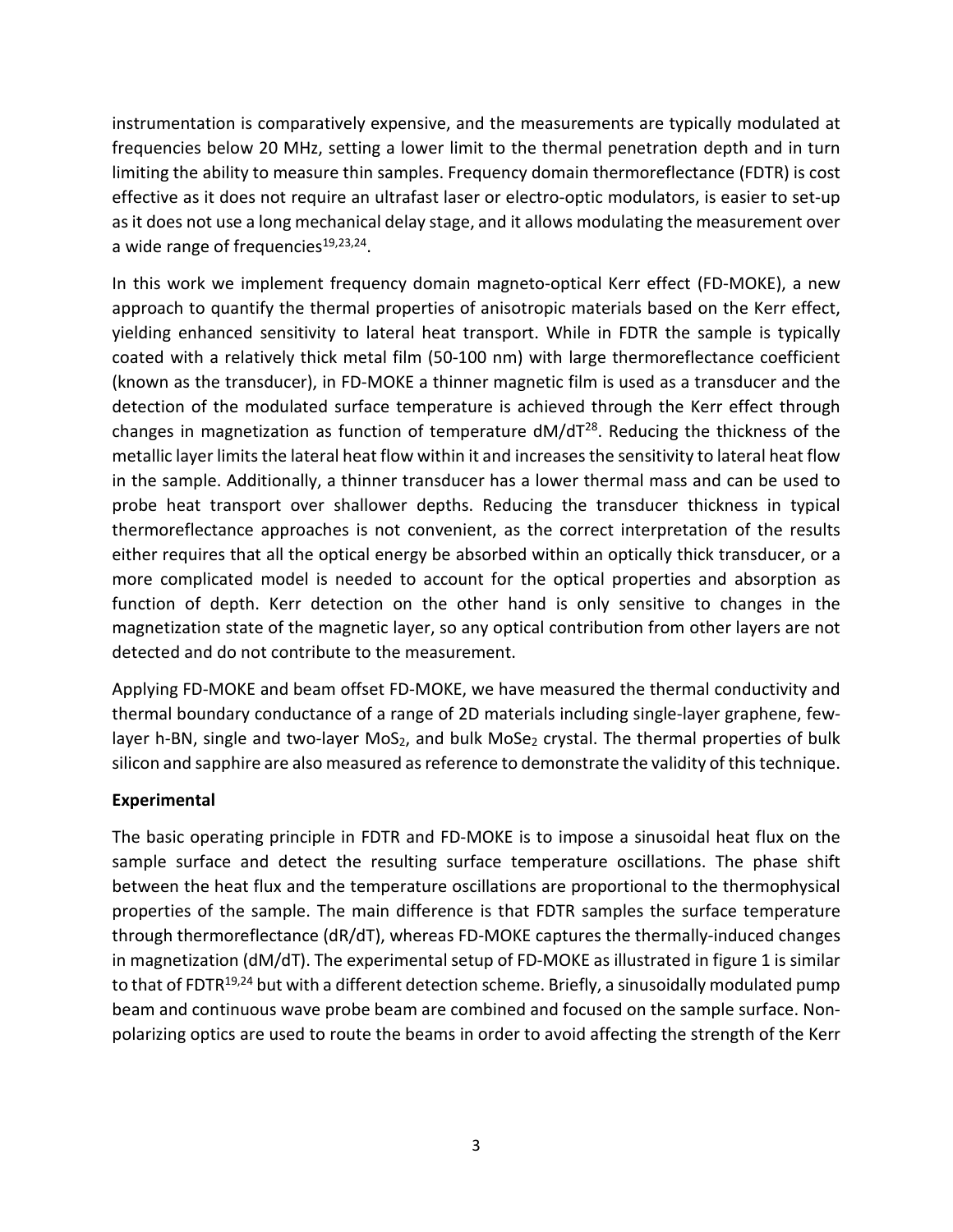

Figure 1 - Schematic diagram of the Frequency Domain Magneto-Optical Kerr Effect setup.

signal. A Wollaston prism splits the beam into two orthogonal polarization states, and a half-wave plate balances their intensities before reaching a balanced photodetector. We offset the pump beam with respect to the probe using a 12 mm thick fused silica plate on an actuated optical mount. Optical spot sizes with 1/*e*<sup>2</sup> rms values of 1.4 µm are achieved through a 40X objective, which increase the signal strength and allow us to detect signals over a wide range of frequencies, up to 50 MHz. The accurate determination of the spot sizes is critical to minimize error, and this is done by profiling the beams at their focal point across the sharp sample's edge using a piezoelectric stage.

The optical system is set-up in the polar Kerr configuration for ease of implementation, and this implies that the detected signal is sensitive to changes of the magnetization state of the transducer in the direction perpendicular to the sample surface. In this case, transducer materials with perpendicular magnetic anisotropy would be ideal, but this would also complicate sample preparation. We choose Nickel thin films as transducer for several reasons. First, Ni is readily available and a thin film with repeatable magnetic characteristics can be easily deposited irrespective of the choice of substrate or film thickness. Since the demagnetizing field of the thin film dominates any other source of magnetic anisotropy, the remanent magnetization will be inplane. In order to achieve Kerr contrast in the polar geometry, the magnetization needs to be brought out of the plane of the sample, so using Ni, which is a ferromagnet with relatively low magnetization  $\sim$ 500 emu/cc, requires a relatively weak field of  $\sim$ 6.3 kOe to sufficiently tilt the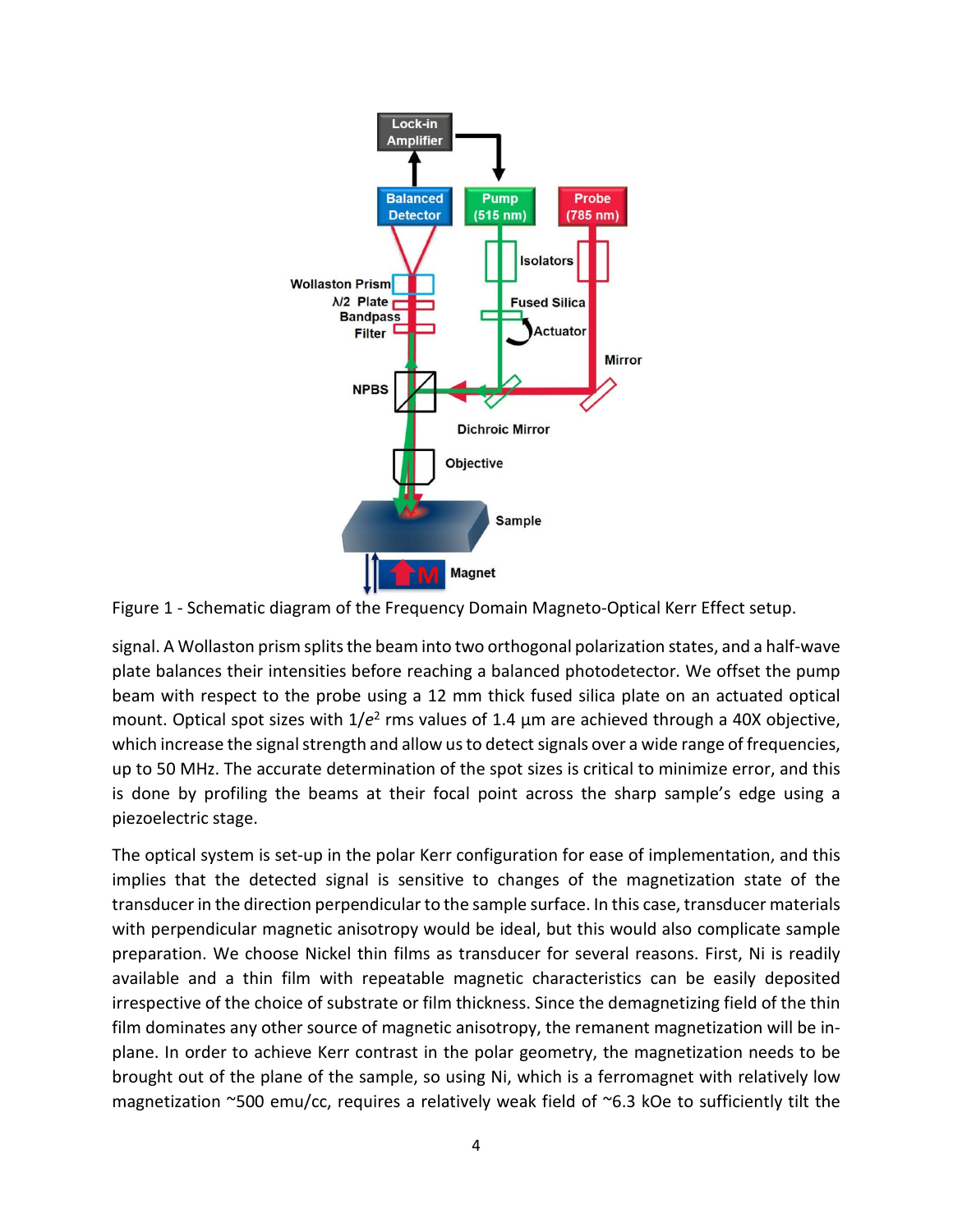magnetization out of the plane. Lastly, Ni has a relatively low Curie temperature ~350 C, therefore its magnetization curve as function of temperature will have a comparatively large slope dM/dT near room temperature, aiding in the measurement of the temperature induced changes to the magnetization. A 20 nm Nickel layer serves as a transducer throughout this work, but thinner layers can also be used. This approach is suitable for characterization over a fairly broad temperature range. At high temperature the limitation is due to the reduction in signal strength, as the magnetization decreases approaching the Curie temperature. At low temperature the limitations are due to reduced signal strength, as the slope dM/dT decreases, and larger applied magnetic field requirements, since the magnetization increases and a higher field will be needed to tilt the magnetization out of plane.

To isolate the thermal phase lag of interest, we perform two measurements of the phase of the signal as function of modulation frequency. We first null the probe signal in the balanced detector by rotating the half-wave plate, then we perform the first measurement while applying a saturating perpendicular field to the sample using an external permanent magnet. This measurement is referred to as  $\theta_1(f)$ , and it contains the modulation frequency-dependent phase information from the temperature fluctuations in the magnetic layer, reference phase, optical phase, and electrical phase. Since the measurement was preceded by nulling the probe signal at zero applied magnetic field, only the response from the magnetic transducer contributes to the signal, whereas any other contribution such as thermoreflectance from underlying layers is rejected. Another measurement is required to determine the reference phase, and optical and electrical contributions. This measurement is referred to as  $\theta_2(f)$ , and is performed by detecting the pump beam. Subtracting the two frequency-dependent phases ( $\theta_1 - \theta_2$ ) yields the desired thermal phase, which is fit to a model based on the diffusive heat equation to extract the thermal properties of interest. Two optical bandpass filters are used to separate the pump and probe beams before the balanced photodetector.

#### **Data modelling and sensitivity analysis**

The frequency-dependent solution to the diffusive heat equation in layered media in cylindrical coordinates is well known<sup>16</sup>. The temperature fluctuations detected are given by<sup>16,17</sup>

$$
\Delta T(f) = \frac{2\pi}{A_s} \int_0^\infty G(f, k) P(k) S(k) k dk \tag{1}
$$

where  $P(k)$  and  $S(k)$  are the Hankel transforms of the intensity profiles of the Gaussian pump and probe beams,  $A_s$  is the total amplitude of the signal, and  $G(f, k)$  is the Hankel transform of the frequency domain solution of the heat equation in multilayered media, with  $k$  being the Hankel transform variable.  $G(f, k)$  is obtained iteratively using the thermophysical properties of all the layers comprising the sample, namely the thickness  $t$ , volumetric heat capacity  $C$ , and cross-plane and in-plane thermal conductivities  $K_{\perp}$  and  $K_{\parallel}$  - the reader can refer to Ref.<sup>17</sup> for details. The pump beam is expressed  $as^{16,17}$ 

$$
P(k) = A_p \exp\left(\frac{-\pi^2 k^2 \omega_p^2}{2}\right) \tag{2}
$$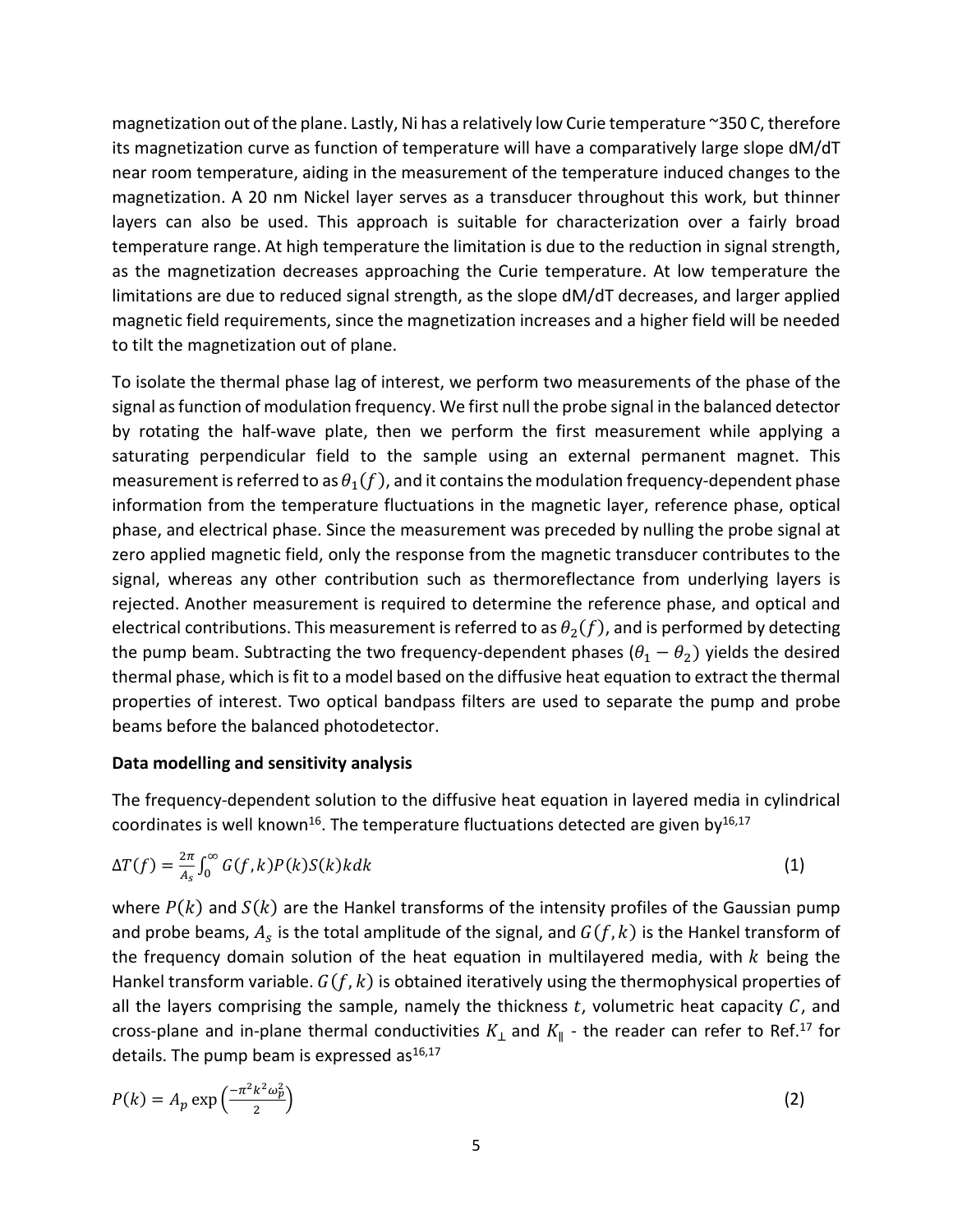

Figure 2 - (a) and (b) plot the sensitivity of the measured thermal phase to the in-plane thermal conductivity of single-layer graphene and the TBC across the Ni/graphene/SiO<sub>2</sub> interfaces for several values of the transducer thickness. (c) and (d) show the sensitivity to the measured thermal phase to different parameters using a 20 nm Ni transducer for 4-layer h-BN and MoSe<sub>2</sub> crystal, respectively.

where  $A_p$  and  $\omega_p$  are the total intensity and spot size of the pump beam. In the case of coaxial pump and probe beams the expression for  $S(k)$  is equivalent to  $P(k)$ . For the case where the probe beam is offset with respect to the pump,  $S(k)$  is defined as<sup>17</sup>

$$
S(k) = \frac{A_s}{\pi} \exp\left\{-\left[\left(\frac{\sqrt{2}x_0}{\omega_s}\right)^2 + \left(\frac{\pi \omega_s k}{\sqrt{2}}\right)^2\right]\right\} \sum_{n=0}^{\infty} \frac{1}{(n!)^2} \left(\frac{\sqrt{2}x_0}{\omega_s}\right)^{2n} l_n\left(\frac{\omega_s k}{\sqrt{2}}\right)
$$
(3)

where,  $x_0$  is the offset between pump and probe beams,  $\omega_s$  is the probe spot size and  $l_n(x)$  is defined recursively as

$$
l_{n+1}(x) = -\frac{1}{x} \left[ (\pi^2 x^3 - x) l_n(x) + \left( \frac{1}{4\pi^2} - x^2 \right) l'_n(x) + \frac{x}{4\pi^2} l''_n(x) \right]
$$
(4)

where  $l'_n(x)$  and  $l''_n(x)$  are the first and second derivative, respectively of  $l_n(x)$ , and  $l_0 = \pi$ .

To determine how sensitive the measured thermal phase  $\theta$  (the phase of the complex temperature in eq. 1) is to different thermophysical parameters, the sensitivity to parameter  $x$  is defined as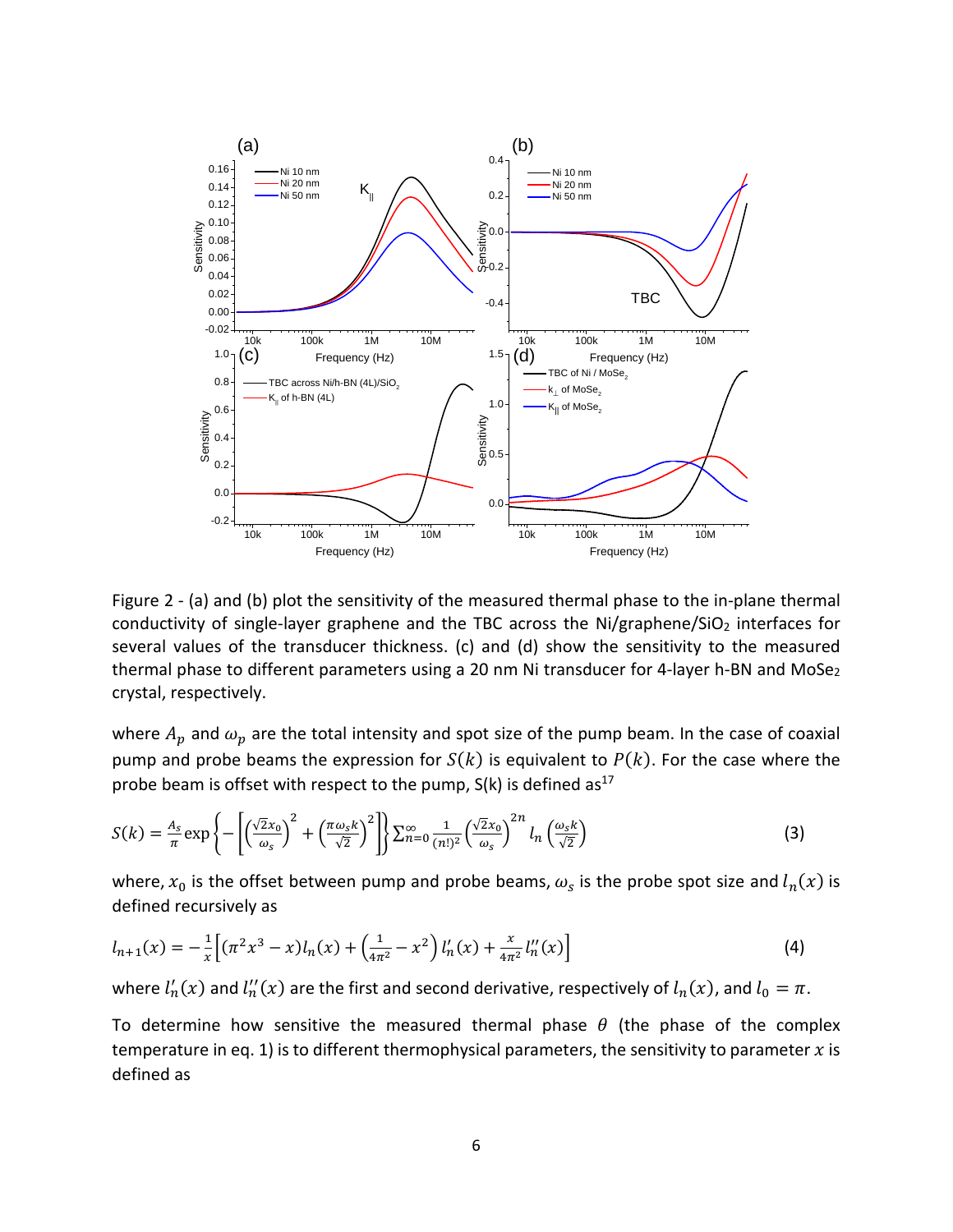$$
S_x = \frac{d\theta}{d\ln x} \tag{5}
$$

We first consider the ability to sense single-layer graphene on a  $SiO<sub>2</sub>/Si$  substrate. Figure 2(a) and (b) illustrate how a thin transducer layer enhances the sensitivity to measuring the in-plane thermal conductivity of single-layer graphene and the effective TBC across the metallic layer/graphene/SiO<sub>2</sub> interfaces, respectively. The distinct spectral sensitivity of various parameters, as also shown for example in figures 2(c) and (d) for the in-plane thermal conductivity of 4-layer h-BN and the TBC across the  $Ni/h-BN/SiO<sub>2</sub>$  interfaces, or the anisotropic thermal conductivity of MoSe<sub>2</sub> and TBC of the Ni/MoSe<sub>2</sub> interface allow us to determine these parameters concurrently. The sensitivity values obtained here compare very favorably with respect to other typical thermoreflectance approaches, where for example the sensitivity to  $K_{\parallel}$ for graphene on  $SiO<sub>2</sub>$  is below 0.01 even when using smaller spot sizes<sup>25</sup> and 0.1 using beam offset approaches $21$ .

#### **Sample preparation and materials characterization**



Figure 3 - Measured Raman Spectra of the 2D materials in this study.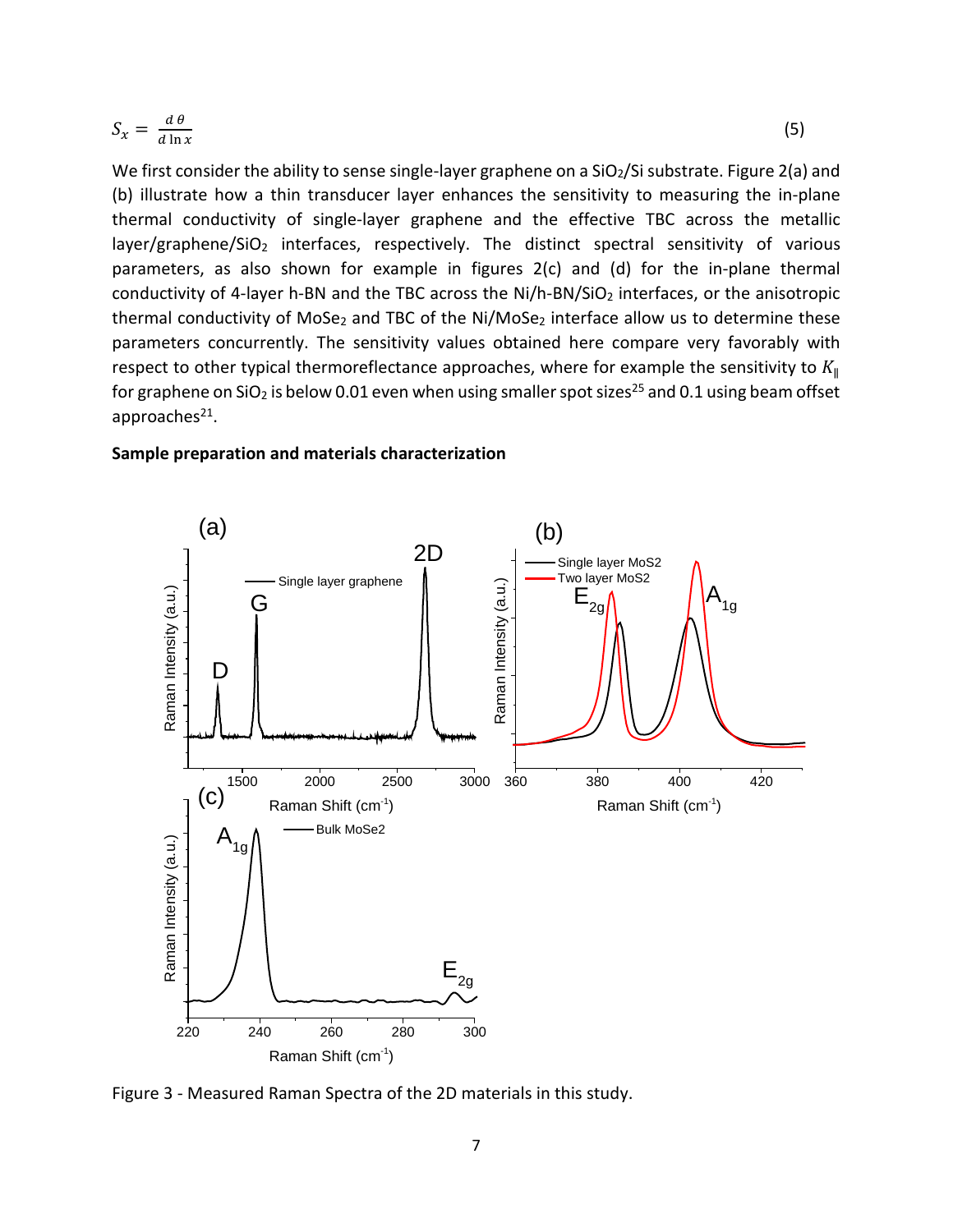Graphene, h-BN,  $MoS<sub>2</sub>$ , and  $MoSe<sub>2</sub>$  samples were obtained from 2D Material, whereas Si and  $Al_2O_3$  from MTI. Graphene, h-BN and MoS<sub>2</sub> were few-layer polycrystalline films synthesized through chemical vapor deposition and subsequent transfer to  $SiO<sub>2</sub>(300 nm)/Si$  substrates. All samples were coated with a 20 nm Nickel film capped by 3 nm of Aluminum by sputter deposition. The Al layer prevents oxidation of the Ni layer. White light interferometry was used to measure the layer thickness. Electrical conductivity measurements were done by a 4-point probe to calculate the thermal conductivity of the metal layer via the Wiedemann-Franz law. A clean surface of the MoSe<sub>2</sub> crystal was obtained by exfoliation with adhesive tape.

We measured the Raman spectra for the single-layer graphene, few-layer h-BN, single and twolayer MoS<sub>2</sub> samples on SiO<sub>2</sub>/Si substrate and bulk MoSe<sub>2</sub> using a Bruker Senterra dispersive Raman microscope at 532 nm. A 50X objective is used with a range of power from 5 mW to 10 mW. Figure 3(a) illustrates the Raman spectra of single-layer graphene where the G peak and 2D peaks are observed near 1591  $cm^{-1}$  and 2679  $cm^{-1}$  respectively. The observed D peak indicates the presence of defects that can be associated with grain boundaries in a polycrystalline sample. The 2D peak is a sharp Lorentzian peak with a full width at half maximum of 44  $cm^{-1}$ , and it is more intense than the G peak, identifying single-layer graphene<sup>29,30</sup>. The comparison of the single and two-layer MoS<sub>2</sub> is shown in figure  $3(b)$ , where the in-plane and out-of-plane mode peaks for the two-layer sample are at 383.5  $cm^{-1}$  and 404.5  $cm^{-1}$ , respectively, which upshift and downshift,



Figure 4 - Histograms for the derived thermal properties of the 20-layer h-BN sample, obtained by a Monte Carlo model of the uncertainties in the assumed parameters.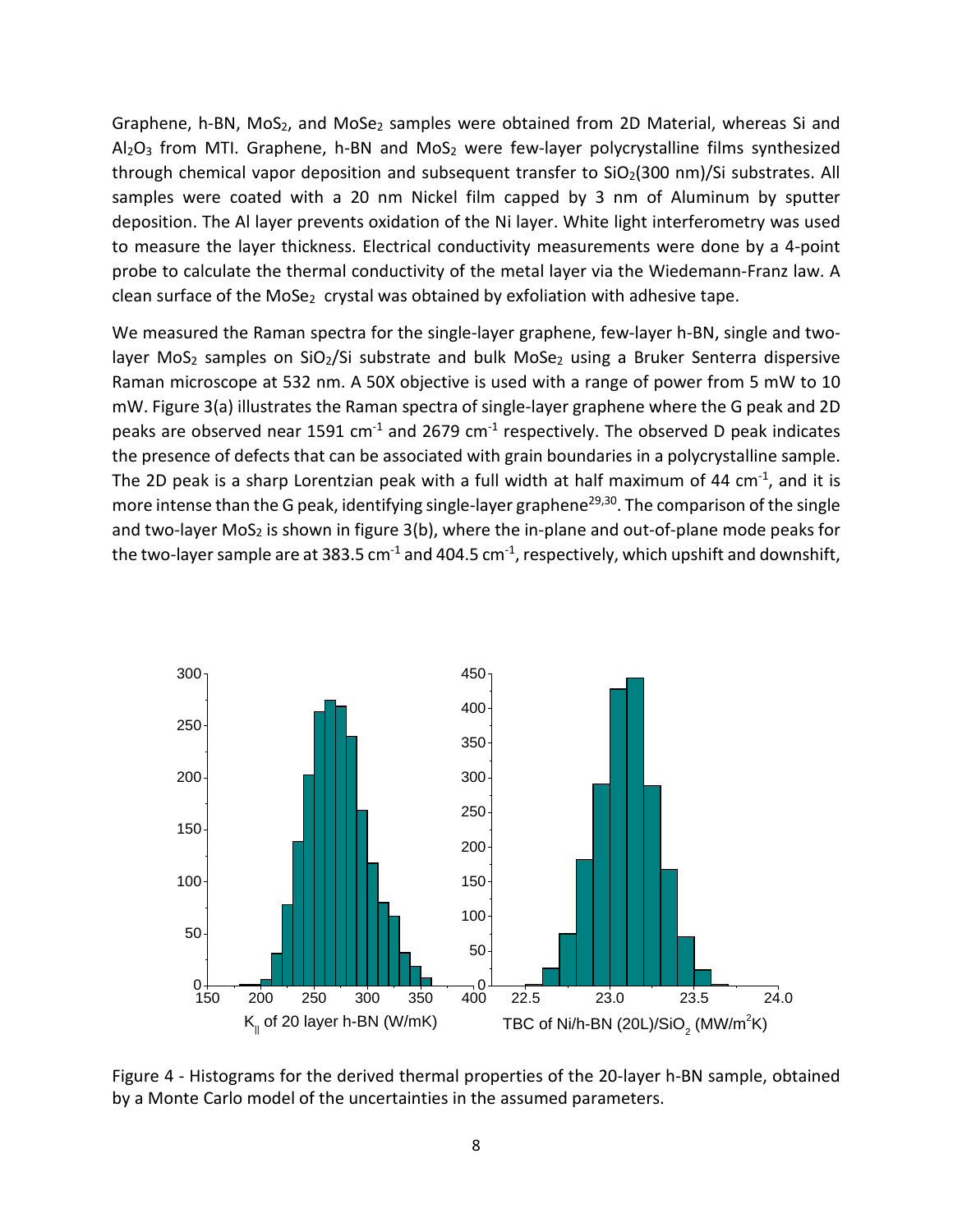respectively, for the single-layer<sup>31-33</sup>. In figure  $3(c)$ , the out-of-plane vibrational mode for bulk MoSe<sub>2</sub> is observed at 240 cm<sup>-1</sup>, whereas the weaker in-plane vibration mode is found at 295 cm<sup>-</sup>  $131$ . In the case of h-BN excited with a laser in the visible range, the Raman processes are nonresonant and consequently, Raman spectra are much weaker<sup>34</sup>. The number of layers for the two of the h-BN samples was estimated through AFM characterization by measuring the step height with respect to the SiO<sub>2</sub>/Si substrate and found to be 4 layers ( $\gamma$ 2nm) and 20 layers ( $\gamma$ 9nm).

#### **Uncertainty estimation**

In spite of the optical spot size measurements we perform, small errors affect the derived thermal properties of single and few-layer materials more than for the case of single crystal samples. Additionally, errors in the measurements of the Ni film thickness and its electrical conductivity, or deviations in any of the other parameters from their true value can increase the uncertainty. We estimate the propagation of these errors by a Monte Carlo approach, where random errors are introduced in the assumed parameters to estimate the variation on the derived properties. The standard deviation in optical spot size is estimated from several independent measurements to be 3%. Additionally, the uncertainty in the measured phase originating from experimental noise of 0.1 degree is also included. 2,000 Monte Carlo runs were



Figure 5 - Panels (a), (b), and (c) show aggregate data (symbols) and global fit (solid lines) using 2 beam offset values: 1 μm (black) and 1.5 μm (red) for the Ni/graphene(1L)/SiO2/Si, Ni/h-BN (4L)/SiO<sub>2</sub>/Si, and Ni/MoS<sub>2</sub> (2L)/SiO<sub>2</sub>/Si samples, respectively. (d) data and fit at 0  $\mu$ m offset for the Ni/MoSe<sub>2</sub> crystal (black) and Ni/native SiO<sub>2</sub>/Si (red) samples, respectively.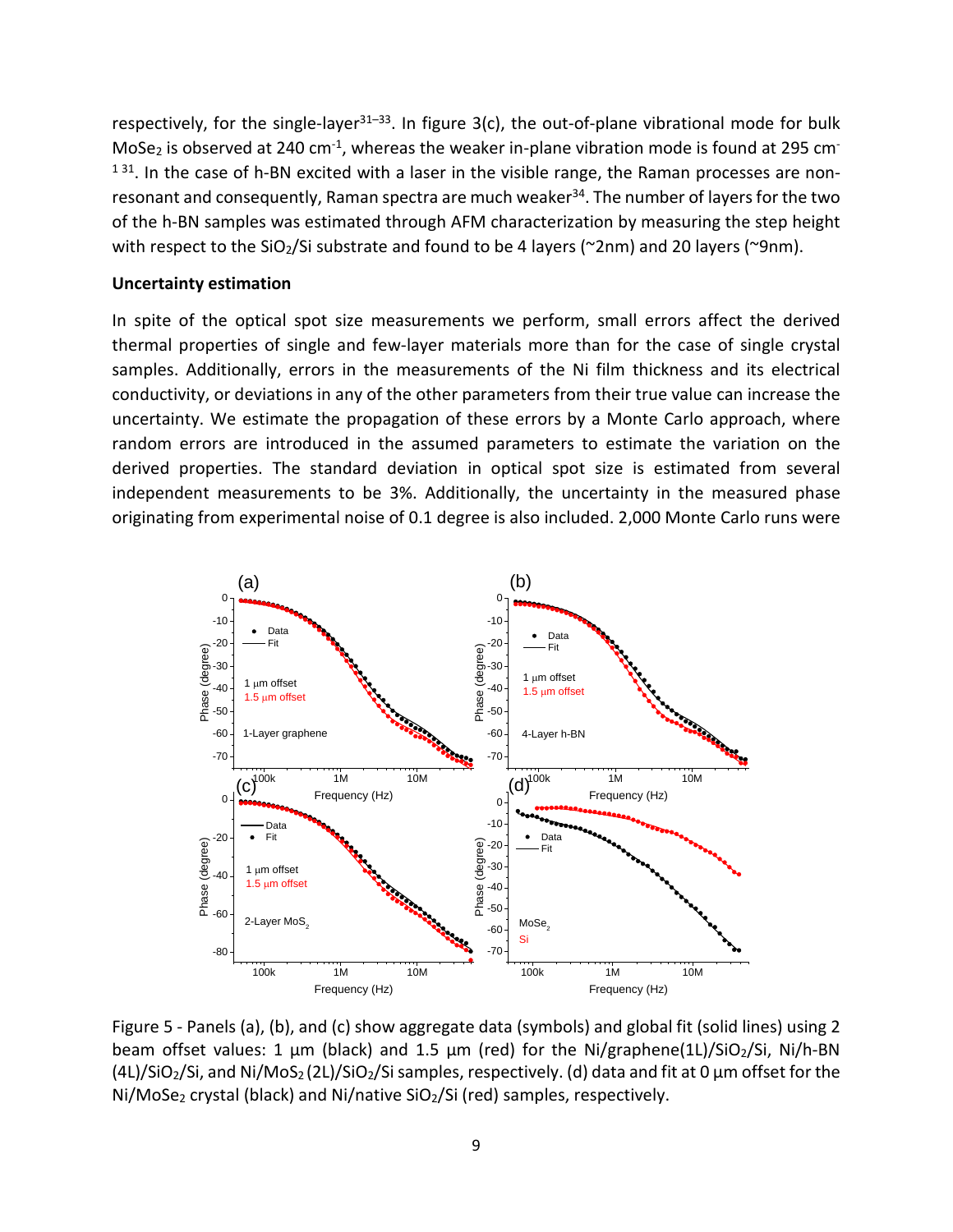used to verify that the results converged. For each Monte Carlo run both the fitted parameters and their uncertainties from the goodness of fit were recorded, the latter was used to weigh the value of its associated parameter for statistical significance. The aggregate results were obtained by calculating the mean value and the standard deviation of each derived parameter due to uncertainties in the values assumed. As an example, the resulting uncertainty histograms of the measured in-plane thermal conductivity and effective conductance of Ni/graphene/SiO<sub>2</sub> for 20layer h-BN sample is shown in Figure 4. The confidence of the results could be increased by performing several independent measurements<sup>19</sup>.

# **Results and discussions**

We have measured the anisotropic thermal conductivity as well as effective thermal boundary conductance (TBC) between the Ni layer and several sample/substrate combinations by modulating over a wide frequency range from 50 KHz to 50 MHz through concentric and beam offset frequency domain magneto-optical Kerr effect. Representative FD-MOKE data with fits are presented in figure 5, and all the parameters fitted from these measurements are presented in Table I and Figure 6. Figure 6 compares the measurements obtained in this work with literature data.

| Sample            | <b>Type</b> | $K_+$ (W/mK) | $K_{\parallel}$ (W/mK) | TBC ( $MW/m^2K$ ) |
|-------------------|-------------|--------------|------------------------|-------------------|
| Silicon           | <b>Bulk</b> | $123 \pm 2$  | $123 \pm 2$            | $134 \pm 3$       |
| c-Sapphire        | <b>Bulk</b> | $34 \pm 2$   | $34 \pm 2$             | $180 \pm 20$      |
| MoSe <sub>2</sub> | <b>Bulk</b> | 1 ± 0.1      | $30 \pm 2$             | $24 \pm 1$        |
| Graphene          | 1-Layer     | -            | $636 \pm 140$          | $17 \pm 0.2$      |
| h-BN              | 4-Layer     |              | $242 \pm 22$           | $19.6 \pm 0.3$    |
| h-BN              | 20-Layer    |              | $270 \pm 28$           | $23.1 \pm 0.2$    |
| MoS <sub>2</sub>  | 1-Layer     |              | $63 \pm 22$            | $15 \pm 0.2$      |
| MoS <sub>2</sub>  | 2-Layer     |              | $74 \pm 10$            | $13 \pm 0.2$      |

Table 1 – Thermal conductivity and TBC for all samples measured in this work. The TBC is for the Ni/crystal interface for bulk crystals or across the Ni/sample/SiO<sub>2</sub> structure for layered crystals.

Reference measurements were carried out on two standard crystal samples, Silicon and Sapphire, to verify the validity of the FD-MOKE technique. For Silicon (which includes its native oxide layer) we obtained a thermal conductivity of  $123 \pm 2$  W/mK and a TBC with Ni of  $134 \pm 3$ MW/ $m^2$ K. The value for the TBC of Ni/Si is expected to be similar to that of the Al/Si interface, as one would expect from the similar phonon dispersion properties of AI and Ni<sup>35</sup>, and it is indeed similar to the TBC of the Al/Si interface of 116 MW/m<sup>2</sup>K reported elswhere<sup>20</sup>. The measured thermal conductivity of Si is ~15% lower than that expected for the bulk intrinsic crystal, and this is because these measurements were performed with a small pump/probe optical spot size, which is known to manifest itself in a reduced apparent thermal conductivity due to the onset of non-diffusive heat transport<sup>36</sup> in crystals having very long mean free path heat carriers. The result obtained here is in line with the non-diffusive heat transport reported by Wilson and Cahill at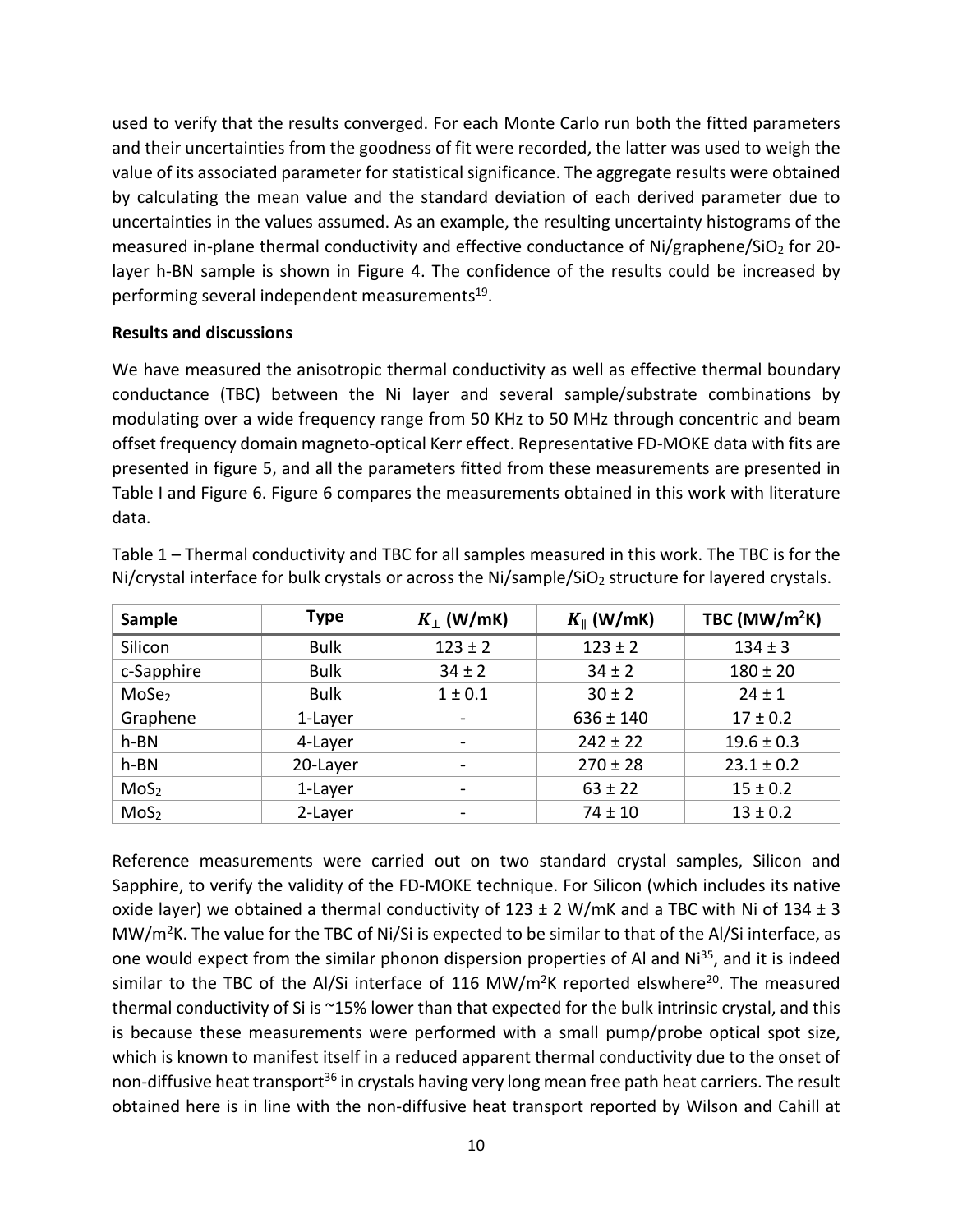comparable spot sizes<sup>36</sup>. The presence of the native oxide is expected to cause the reduction in the apparent thermal conductivity to be more sensitive to spot size rather than modulation frequency, given our experimental conditions<sup>37</sup>. For Sapphire the thermal conductivity measured is 34 ± 2 W/mK, is in agreement with literature values and non-diffusive transport is not detected given the shorter phonon mean free paths in Sapphire. The weak anisotropy (<10%) expected along the *c-*axis is not captured well within the sensitivity of this measurement. The TBC at the Ni/Sapphire interface of 180  $\pm$  20 MW/m<sup>2</sup>K is lower than expected, given that the Al/Sapphire TBC has been measured to be near 250 MW/m<sup>2</sup>K <sup>35,38</sup>. Although our value is comparable to that of other reports $19,20$ , the reduced value observed here may be affected by adsorbates on the Sapphire surface prior to the Ni deposition.



Figure 6 - Comparison of in-plane thermal conductivity values at room temperature: black symbols are for values reported in the literature along with corresponding reference number, red symbols are measurements reported in this work, circles refer to experimental values and squares to theory. The symbol's fill distinguishes between bulk values and few-layer crystals. Literature values for few-layer crystals are supported samples. The arrows symbolize the reduction from bulk values due to non-diffusive heat transport, which leads to a lower apparent thermal conductivity.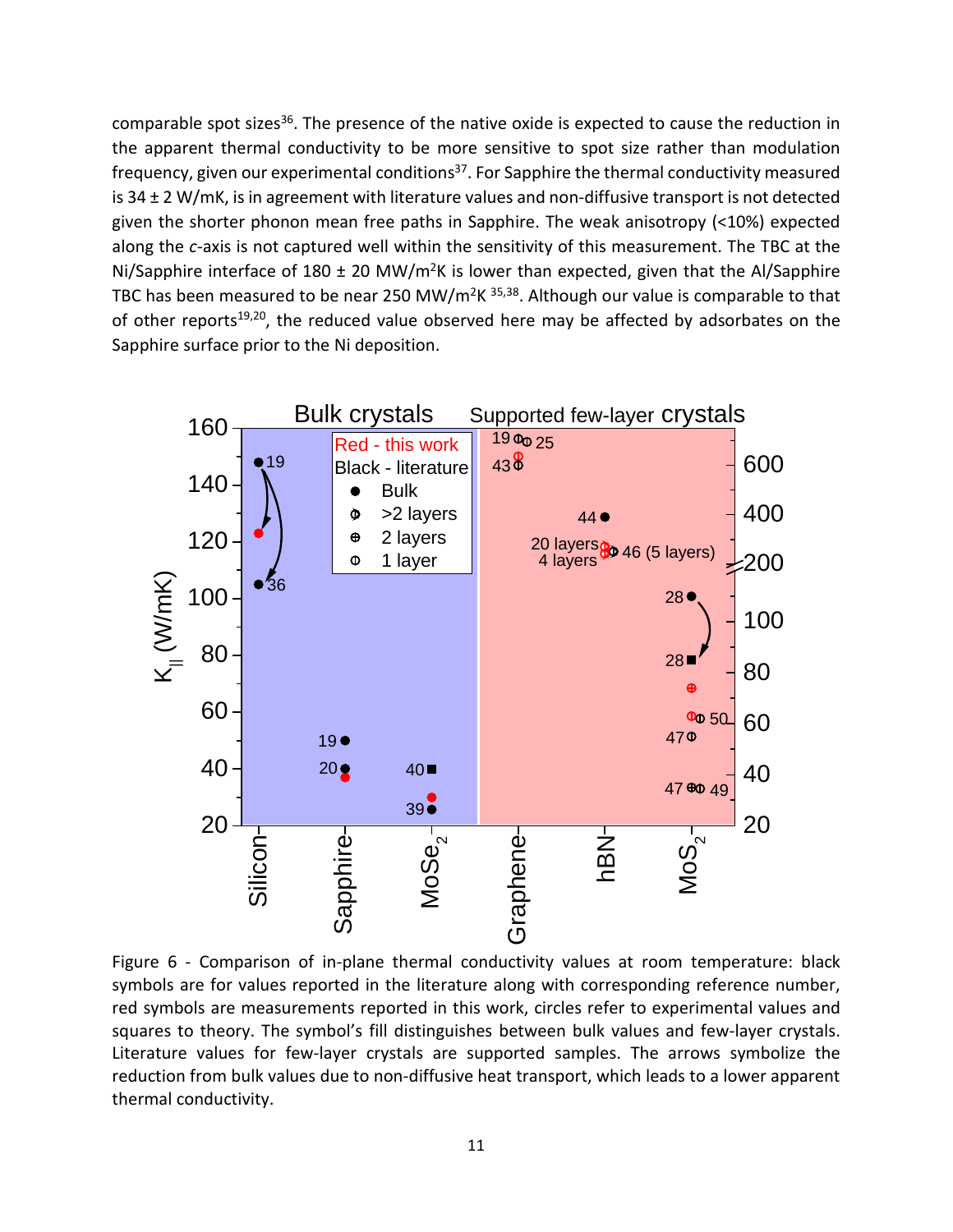We now report results obtained for a bulk 2D crystal. As shown in figure 2(d), we have enough sensitivity to the anisotropic thermal conductivity in MoSe<sub>2</sub> as well as TBC of the Ni/MoSe<sub>2</sub> interface, and hence we can measure these three parameters concurrently. The experimental data with the analytical fitted solution is in figure 5(d) and the fit yields the out-of-plane and inplane thermal conductivity of MoSe<sub>2</sub>:  $K_{\perp}$  = 1 ± 0.1 W/mK and  $K_{\parallel}$  = 30 ± 2 W/mK respectively, and the TBC of Ni/MoSe<sub>2</sub> of 24 ± 1 MW/m<sup>2</sup>K. The measured thermal conductivity is highly anisotropic as expected from the weaker atomic bonding along the *c* axis, and is in agreement with the reported in-plane thermal conductivity of a 80 nm thick MoSe<sub>2</sub> film (25.7 ± 7.7 W/mK)<sup>39</sup>. We are not aware of experimental reports made on bulk crystals. Our data can be compared to firstprinciples calculations of bulk MoSe<sub>2</sub><sup>40</sup>, reported to be  $K_{\perp}$  = 3.5 W/mK and  $K_{\parallel}$  = 40 W/mK respectively. The discrepancy with respect to theory likely originates from extrinsic effects not included in the first-principles calculations<sup>40</sup> such as crystal defects and boundary scattering. The measured thermal boundary conductance of 24  $\pm$  1 MW/m<sup>2</sup>K is very low compared to typical metal dielectric interfaces, but this is common for layered crystals, and in good agreement with the measurement for  $MoS_2^{28}$ . The low thermal boundary conductance has been ascribed to the effect of phonon focusing in crystals with elastic anisotropy<sup>41</sup>.

We now move to measurements made on few-layer 2D materials. For these cases, the determination of the in-plane thermal properties is challenging, particularly for materials with relatively small in-plane thermal conductivity, due to the low sensitivity to in-plane heat transport. Measurements on graphene have been reported before<sup>19,25</sup>, and the approach with FD-MOKE presented here can serve to verify the validity for measurements on these ultra-thin layers. Here, the use of a thin transducer enhances the sensitivity to lateral heat transport. As seen in figure 2(a) and (b) the experiment has enhanced sensitivity to the in-plane thermal conductivity of single-layer graphene and effective thermal boundary conductance across the Ni/graphene/SiO<sub>2</sub> structure. We model the graphene layer as having a thickness of 0.335 nm and negligible out-of-plane thermal resistance and treat this together with the TBC of Ni/graphene and the TBC of graphene/SiO<sub>2</sub>. We performed measurements at several pump-probe beam offsets, and the fitted value for  $K_{\parallel}$  of graphene is 636 ± 140 W/mK and the TBC across Ni/graphene/SiO<sub>2</sub> is 17  $\pm$  0.2 MW/m<sup>2</sup>K. The measured in-plane thermal conductivity is in good agreement with our previous measurement of supported graphene through beam offset FDTR<sup>19</sup> and with other literature values<sup>25,42,43</sup>, though previous measurements were done using Al or Ti transducers. This further strengthens Yang's observation that the in-plane thermal conductivity of graphene is independent of the metal contact<sup>25</sup>. The reduction of the in plane thermal conductivity in a SiO<sub>2</sub>-supported geometry as opposed to a suspended geometry is due to boundary scattering from the  $SiO<sub>2</sub>$ , and it is expected that the thermal conductivity could be enhanced by replacing the  $SiO<sub>2</sub>$  support with h-BN.

We now move to few-layer h-BN. As shown in figure 2(c), the measurement sensitivity to both in-plane thermal conductivity and effective TBC across the  $Ni/h-BN/SiO<sub>2</sub>$  interfaces is comparable to the case of graphene. We perform these measurements for a 4-layer h-BN film by performing measurements with several beam offset values (figure 5(b)). We model the 4-layer h-BN as an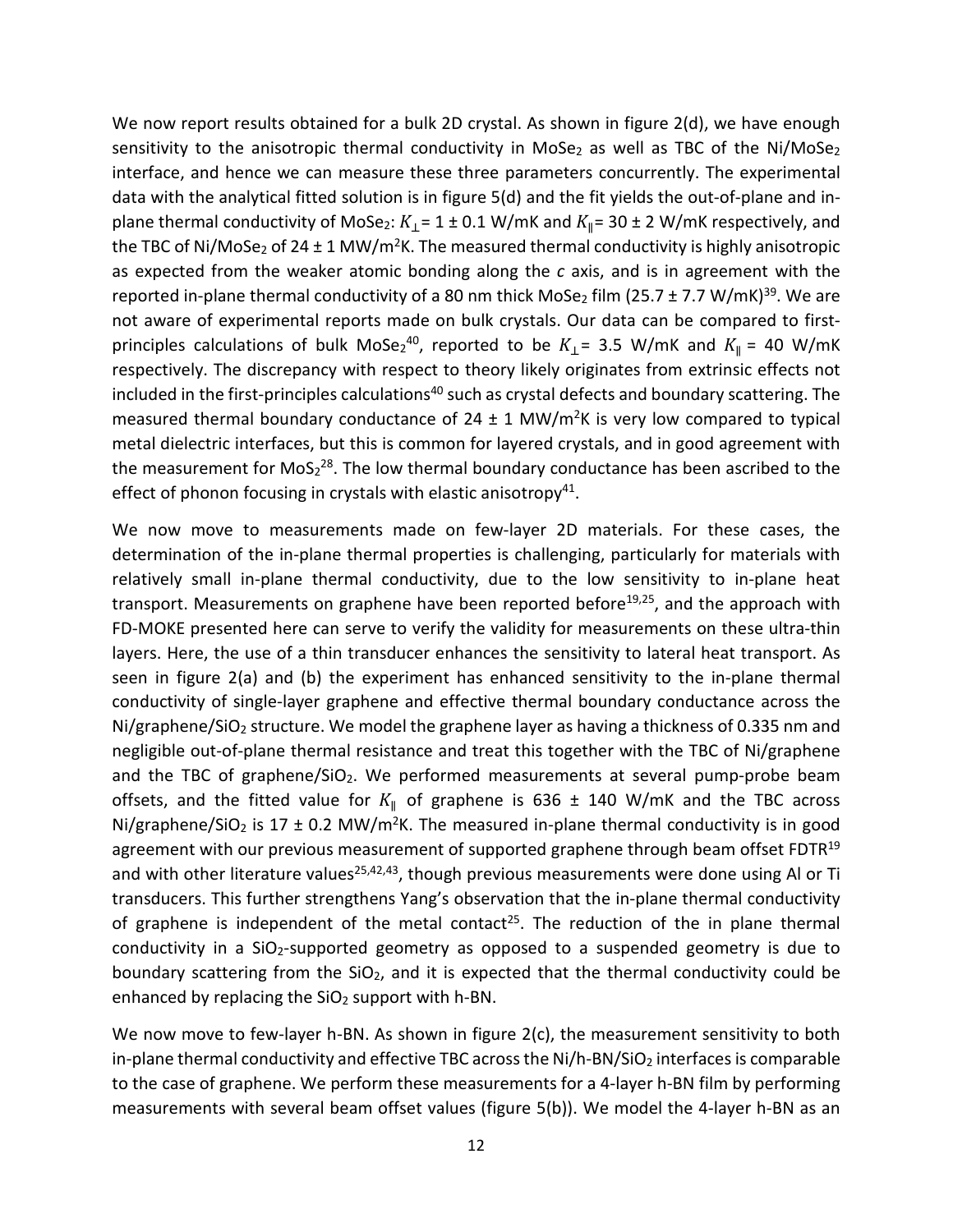interface having a thickness of 1.33 nm and negligible out-of-plane thermal resistance and treat this together with the TBC of Ni/h-BN and the TBC of h-BN/SiO<sub>2</sub>. The fit yields  $K_{\parallel}$  of h-BN to be 242  $\pm$  22 W/mK, and the TBC across Ni/h-BN/SiO<sub>2</sub> to be 19.6  $\pm$  0.3 MW/m<sup>2</sup>K. We also measured the thermal properties of a 20-layer h-BN film with several beam offsets and obtained  $K_{\parallel}$  of 270  $\pm$  28 W/mK, and TBC across Ni/h-BN/SiO<sub>2</sub> of 23.1  $\pm$  0.2 MW/m<sup>2</sup>K. The measured thermal conductivity is lower than the reported bulk value of 390 W/mK $^{44}$  at room temperature but in line with the values reported of 250 W/mK for 5-layers<sup>45</sup>, 227–280 W/mK for 9 layers<sup>46</sup>, and 360 W/mK for 11-layers<sup>45</sup>. Similarly to these reports, we also find an increasing trend for the in-plane thermal conductivity of h-BN with the number of layers. The dependence with sample thickness has been ascribed to scattering with phonon modes in the substrate similarly to graphene, which is reduced for thicker films.

For the case of MoS<sub>2</sub>, the thermal conductivity of the bulk crystal was measured to be between 85-110 W/mK as a function of laser spot size through TR-MOKE<sup>28</sup>. However, there is a large discrepancy in the reported values for single and two-layer MoS<sub>2</sub>, particularly wen comparing suspended or supported layers, and there is no apparent systematic trend for the reported thermal conductivity as function of the number of layers. We performed measurements on single and two-layer MoS<sub>2</sub> (figure 5(c)) for several beam offset values. The fit gives  $K_{\parallel}$  of 63 ± 22 W/mK and TBC across Ni/MoS<sub>2</sub>/SiO<sub>2</sub> of 15 ± 0.2 MW/m<sup>2</sup>K for single-layer MoS<sub>2</sub> and  $K_{\parallel}$  of 74 ± 10 W/mK and TBC of 13  $\pm$  0.2 MW/m<sup>2</sup>K for the two-layer MoS<sub>2</sub>. The relatively large uncertainty in the singlelayer film is due to the reduced in-plane heat flux in this structure, lowering the sensitivity of the measurement. The trend of  $K_{\parallel}$  with thickness is opposite to the values of 55 W/mK for singlelayer MoS<sub>2</sub> and 35 W/mK for two-layer MoS<sub>2</sub> measured by Raman optothermal technique<sup>47</sup> and the prediction from first-principles calculations<sup>48</sup>. The apparent discrepancies may be due to larger error in the value obtained for single-layer MoS<sub>2</sub>, or scattering induced by the supporting SiO<sub>2</sub>, as the predicted values as function of thickness is obtained for suspended samples.

# **Conclusions**

We have implemented a new technique, frequency domain magneto-optical Kerr effect to enhance the sensitivity to lateral heat transport and measure the thermal conductivity of anisotropic materials including atom-thick materials. Using this technique, we measured the anisotropic thermal conductivity of a wide range of 2D materials which are interest for novel device applications. We performed the first experimental study on bulk MoSe<sub>2</sub> crystal, and our measured value is in good agreement with recently reported nm thick MoSe<sub>2</sub> film. Due to the enhancement in experimental sensitivity, we are also able to perform measurements on single, and few-layer 2D materials. Overall, this technique will allow more robust measurements on 2D layered materials including one-atom thick films on various supports, providing a better understanding of the heat dissipation problems in the thermal management of nanoelectronic and optoelectronic devices based on these materials.

#### **Acknowledgments**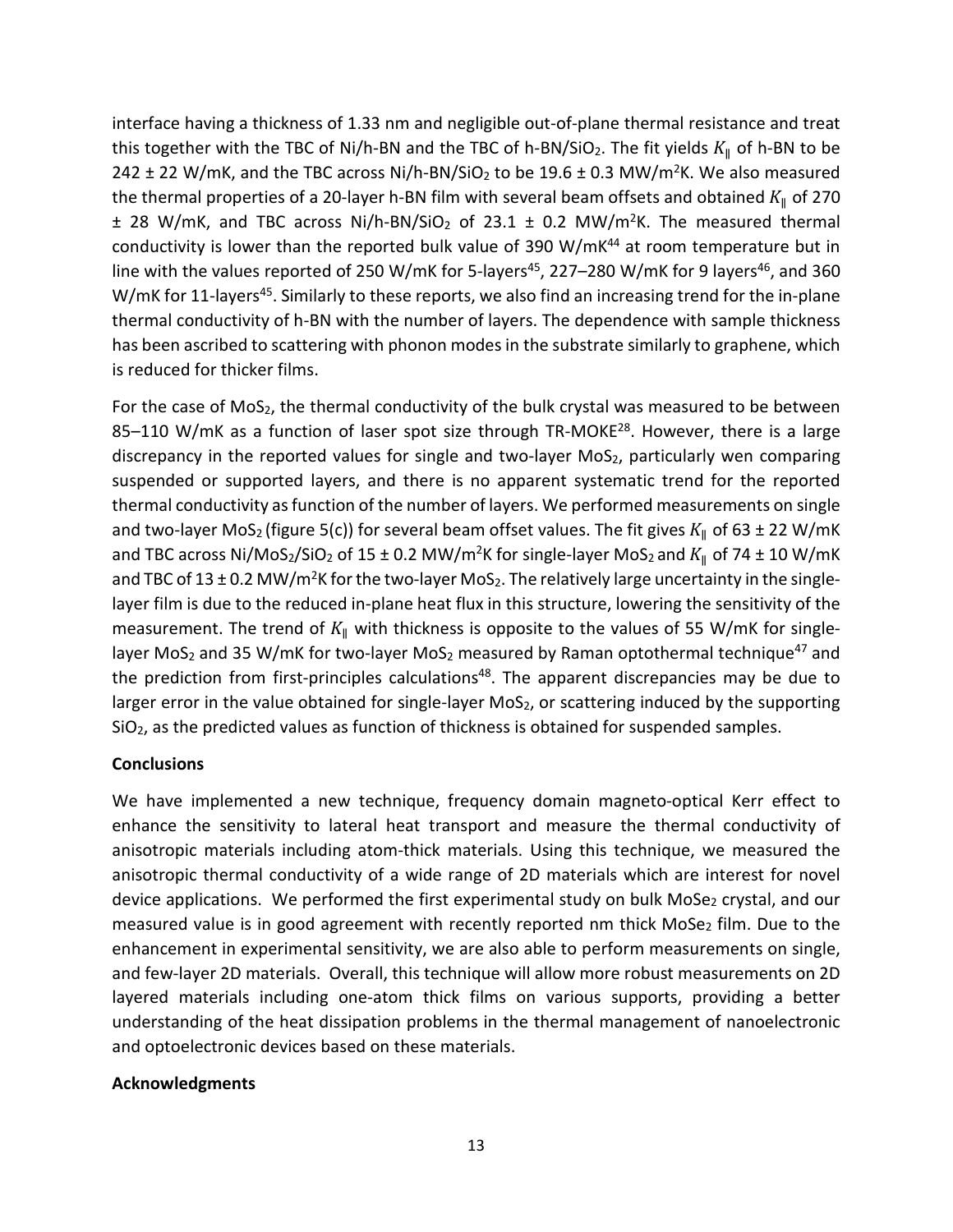We would like to acknowledge the Natural Sciences and Engineering Research Council of Canada, CMC Microsystems and York University for financial support.

# **References**

- 1. Novoselov, K. S., Mishchenko, A., Carvalho, A. & Neto, A. H. C. 2D materials and van der Waals heterostructures. *Science* **353**, aac9439 (2016).
- 2. Geim, A. K. & Grigorieva, I. V. Van der Waals heterostructures. *Nature* **499**, 419 (2013).
- 3. Novoselov, K. S. *et al.* A roadmap for graphene. *Nature* **490**, 192 (2012).
- 4. Withers, F. *et al.* Light-emitting diodes by band-structure engineering in van der Waals heterostructures. *Nature Materials* **14**, 301 (2015).
- 5. Withers, F. *et al.* Heterostructures Produced from Nanosheet-Based Inks. *Nano Letters* **14**, 3987 (2014).
- 6. Yankowitz, M., Xue, J. & LeRoy, B. J. Graphene on hexagonal boron nitride. *J. Phys.: Condens. Matter* **26**, 303201 (2014).
- 7. Zhang, Z., Hu, S., Chen, J. & Li, B. Hexagonal boron nitride: a promising substrate for graphene with high heat dissipation. *Nanotechnology* **28**, 225704 (2017).
- 8. Choi, W. *et al.* Recent development of two-dimensional transition metal dichalcogenides and their applications. *Materials Today* **20**, 116 (2017).
- 9. Tian, T., Rice, P., Santos, E. J. G. & Shih, C.-J. Multiscale Analysis for Field-Effect Penetration through Two-Dimensional Materials. *Nano Lett.* **16**, 5044 (2016).
- 10. Mak, K. F., Lee, C., Hone, J., Shan, J. & Heinz, T. F. Atomically Thin \${\mathrm{MoS}}\_{2}\$: A New Direct-Gap Semiconductor. *Phys. Rev. Lett.* **105**, 136805 (2010).
- 11. Zhao, Y., Wang, W., Li, C. & He, L. First-principles study of nonmetal doped monolayer MoSe 2 for tunable electronic and photocatalytic properties. *Scientific Reports* **7**, 17088 (2017).
- 12. Jung, C. et al. Highly Crystalline CVD-grown Multilayer MoSe<sub>2</sub> Thin Film Transistor for Fast Photodetector. *Scientific Reports* **5**, 15313 (2015).
- 13. Shim, G. W. *et al.* Large-Area Single-Layer MoSe2 and Its van der Waals Heterostructures. *ACS Nano* **8**, 6655 (2014).
- 14. Peimyoo, N. *et al.* Thermal conductivity determination of suspended mono- and bilayer WS2 by Raman spectroscopy. *Nano Res.* **8**, 1210 (2015).
- 15. Wang, Y., Xu, N., Li, D. & Zhu, J. Thermal Properties of Two Dimensional Layered Materials. *Advanced Functional Materials* **27**, 1604134 (2017).
- 16. Cahill, D. G. Analysis of heat flow in layered structures for time-domain thermoreflectance. *Review of Scientific Instruments* **75**, 5119 (2004).
- 17. Feser, J. P. & Cahill, D. G. Probing anisotropic heat transport using time-domain thermoreflectance with offset laser spots. *Review of Scientific Instruments* **83**, 104901 (2012).
- 18. Schmidt, A. J., Chen, X. & Chen, G. Pulse accumulation, radial heat conduction, and anisotropic thermal conductivity in pump-probe transient thermoreflectance. *Review of Scientific Instruments* **79**, 114902 (2008).
- 19. Rahman, M. *et al.* Measuring the thermal properties of anisotropic materials using beam-offset frequency domain thermoreflectance. *Journal of Applied Physics* **123**, 245110 (2018).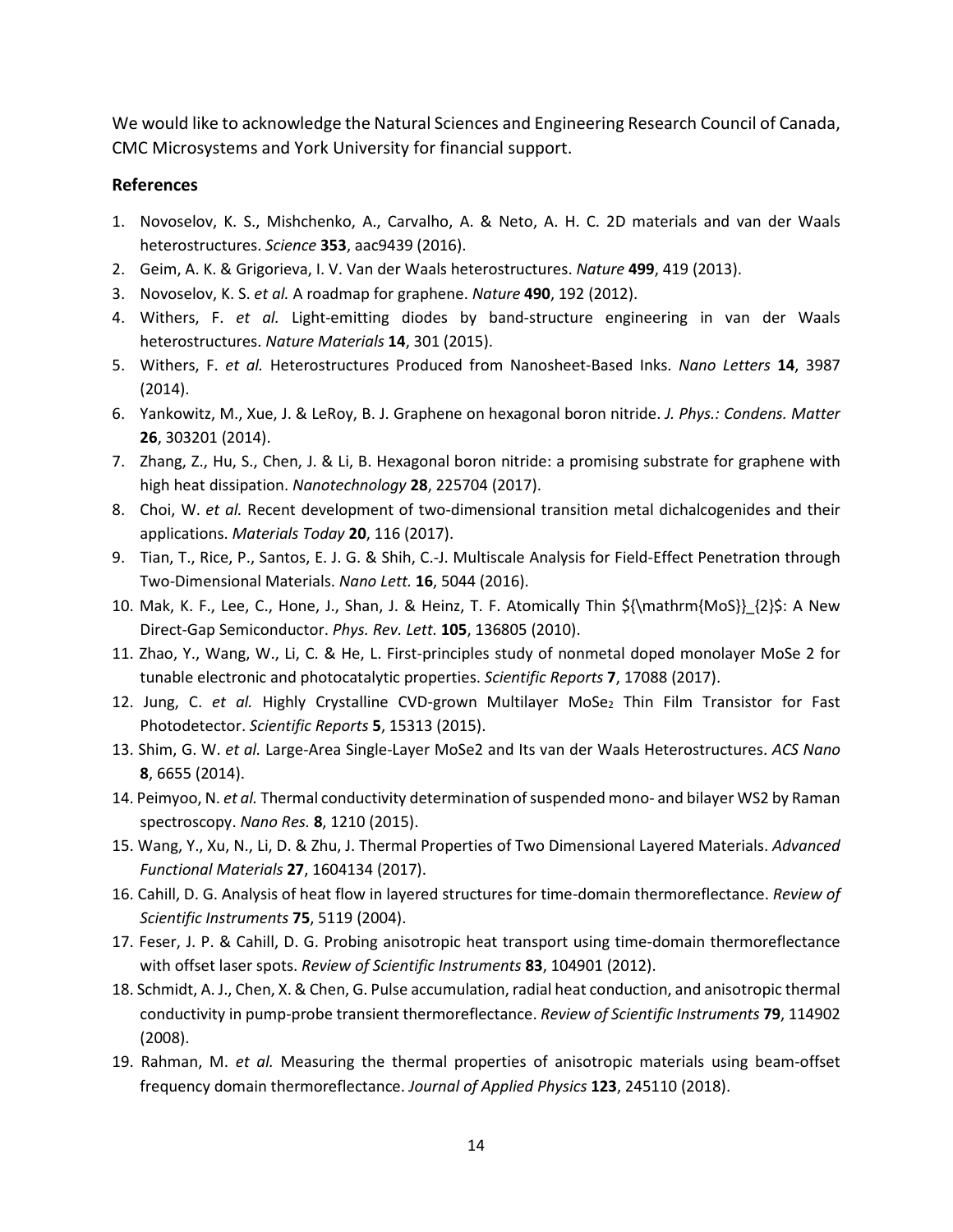- 20. Schmidt, A. J., Cheaito, R. & Chiesa, M. A frequency-domain thermoreflectance method for the characterization of thermal properties. *Review of Scientific Instruments* **80**, 094901 (2009).
- 21. Yang, J., Maragliano, C. & Schmidt, A. J. Thermal property microscopy with frequency domain thermoreflectance. *Review of Scientific Instruments* **84**, 104904 (2013).
- 22. Rodin, D. & Yee, S. K. Simultaneous measurement of in-plane and through-plane thermal conductivity using beam-offset frequency domain thermoreflectance. *Review of Scientific Instruments* **88**, 014902 (2017).
- 23. Regner, K. T., Majumdar, S. & Malen, J. A. Instrumentation of broadband frequency domain thermoreflectance for measuring thermal conductivity accumulation functions. *Review of Scientific Instruments* **84**, 064901 (2013).
- 24. Shahzadeh, M., Rahman, M., Hellwig, O. & Pisana, S. High-frequency measurements of thermophysical properties of thin films using a modified broad-band frequency domain thermoreflectance approach. *Review of Scientific Instruments* **89**, 084905 (2018).
- 25. Yang, J. *et al.* Thermal conductance imaging of graphene contacts. *Journal of Applied Physics* **116**, 023515 (2014).
- 26. Cahill, D. G. *et al.* Nanoscale thermal transport. *Journal of Applied Physics* **93**, 793 (2002).
- 27. Cahill, D. G. *et al.* Nanoscale thermal transport. II. 2003–2012. *Applied Physics Reviews* **1**, 011305 (2014).
- 28. Liu, J., Choi, G.-M. & Cahill, D. G. Measurement of the anisotropic thermal conductivity of molybdenum disulfide by the time-resolved magneto-optic Kerr effect. *Journal of Applied Physics* **116**, 233107 (2014).
- 29. Casiraghi, C., Pisana, S., Novoselov, K. S., Geim, A. K. & Ferrari, A. C. Raman fingerprint of charged impurities in graphene. *Appl. Phys. Lett.* **91**, 233108 (2007).
- 30. Ferrari, A. C. *et al.* Raman Spectrum of Graphene and Graphene Layers. *Phys. Rev. Lett.* **97**, 187401 (2006).
- 31. Ghosh, R. *et al.* Large area chemical vapor deposition growth of monolayer MoSe2 and its controlled sulfurization to MoS2. *Journal of Materials Research* **31**, 917 (2016).
- 32. Lee, C. *et al.* Anomalous Lattice Vibrations of Single- and Few-Layer MoS2. *ACS Nano* **4**, 2695 (2010).
- 33. Li, H. *et al.* From Bulk to Monolayer MoS2: Evolution of Raman Scattering. *Advanced Functional Materials* **22**, 1385 (2012).
- 34. Stenger, I. *et al.* Low frequency Raman spectroscopy of few-atomic-layer thick hBN crystals. *2D Mater.* **4**, 031003 (2017).
- 35. Cheaito, R. *et al.* Thermal boundary conductance accumulation and interfacial phonon transmission: Measurements and theory. *Phys. Rev. B* **91**, 035432 (2015).
- 36. Wilson, R. B. & Cahill, D. G. Anisotropic failure of Fourier theory in time-domain thermoreflectance experiments. *Nature Communications* **5**, 5075 (2014).
- 37. Hua, C. & Minnich, A. J. Heat dissipation in the quasiballistic regime studied using the Boltzmann equation in the spatial frequency domain. *Phys. Rev. B* **97**, 014307 (2018).
- 38. Oommen, S.M. & Pisana, S. Role of the electron-phonon coupling in tuning the thermal boundary conductance at metal-dielectric interfaces by inserting ultrathin metal interlayers. *arXiv: 1910.05893.*